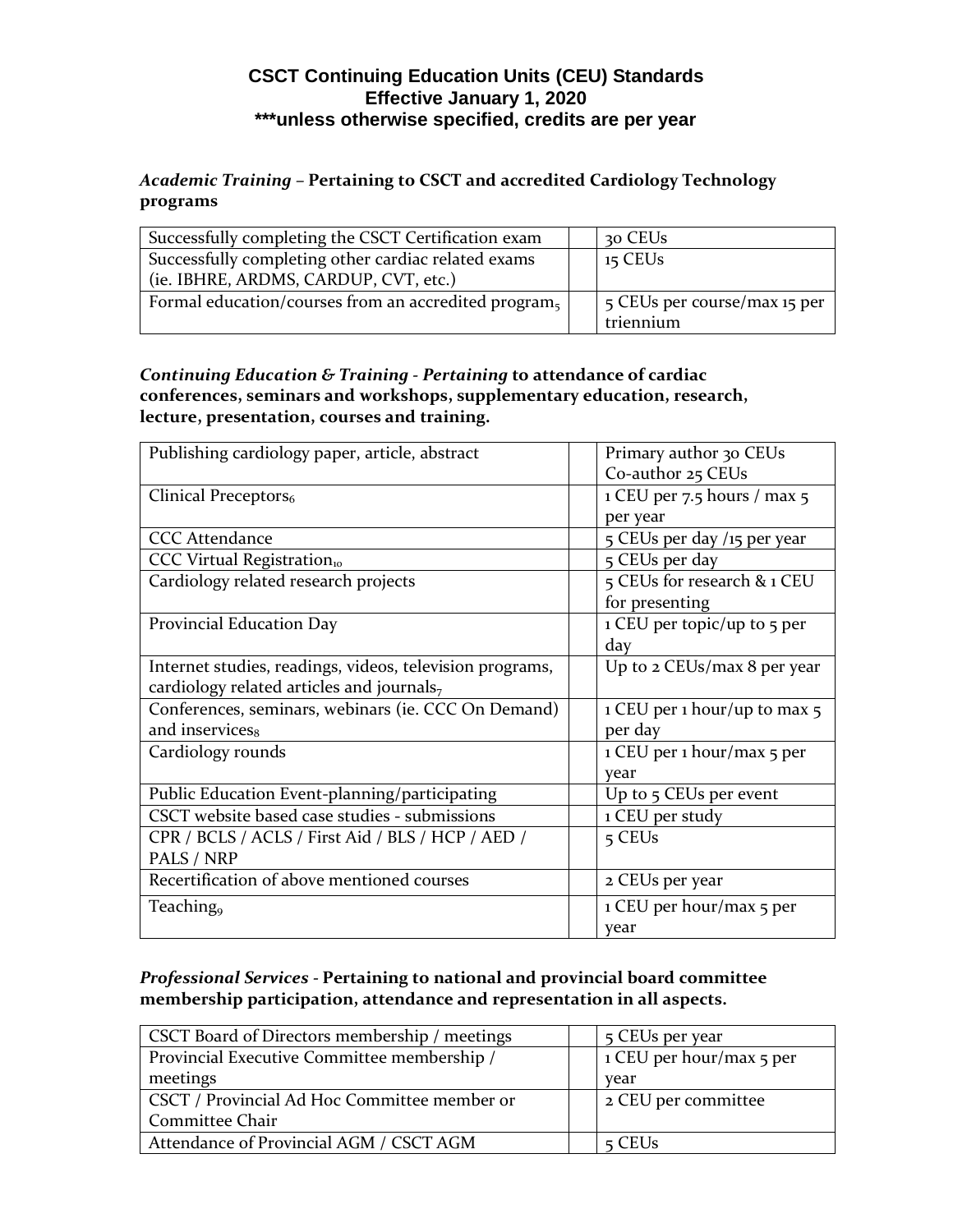| CSCT BOD approved surveys/ projects / NOCP surveys     | $\bigcup$ Up to 5 CEUs per survey |
|--------------------------------------------------------|-----------------------------------|
| Report for provincial / national newsletter            | 2 CEUs                            |
| Cardiology Exam invigilator - school exams, i.e. BCIT, | $\vert$ 1 CEU per exam/max 5 per  |
| Stenberg programs                                      | year                              |

\*Please see second page for clarification

## **CEU Standards Guidelines**

- 1. Only CEUs accumulated and submitted during the current triennium will be accepted.
- 2. Documentation or proof of attendance must accompany all CEU submissions. Members are responsible for keeping originals of all documentation in case of a discrepancy. CEU coordinators may or may not keep copies of CEU's obtained.
- 3. Every submission must be Cardiology related.
- 4. Job requirements may not necessarily meet the criteria for CEU's.
- 5. Formal classes must be from an accredited program and must fall under the NOCP guidelines.
- 6. Preceptors must be for a Cardiology Technology program or CLXT/MLA
- 7. Members will receive 1 CEU for every 30 minute video cited, or 2 CEUs if there is a summary written about it.
- 8. Members must submit the learning objective and instructor for any lectures or inservices. If it falls under "entry level to practice" according to the NOCP guidelines, members will only receive 2 CEUs per triennium.
- 9. CEUs for teaching will not be granted if you are being paid as an instructor from an educational institution. They must be accumulated for teaching during working hours or volunteering after hours.
- 10. Proof of registration of Virtual CCC must be provided.

\*\*\*All members (Active and Inactive) who have not completed and submitted the required 30 CEUs to their Provincial CEU Coordinator before the end of each triennium will be deemed "Not in Good Standing" and will be fined as per the CSCT Reinstatement Policy.

## **Appendix**

- CCC-Canadian Cardiovascular Congress
- IBHRE-International Board of Heart Rhythm Examiner
- ARDMS-American Registry for Diagnostic Medical Sonography